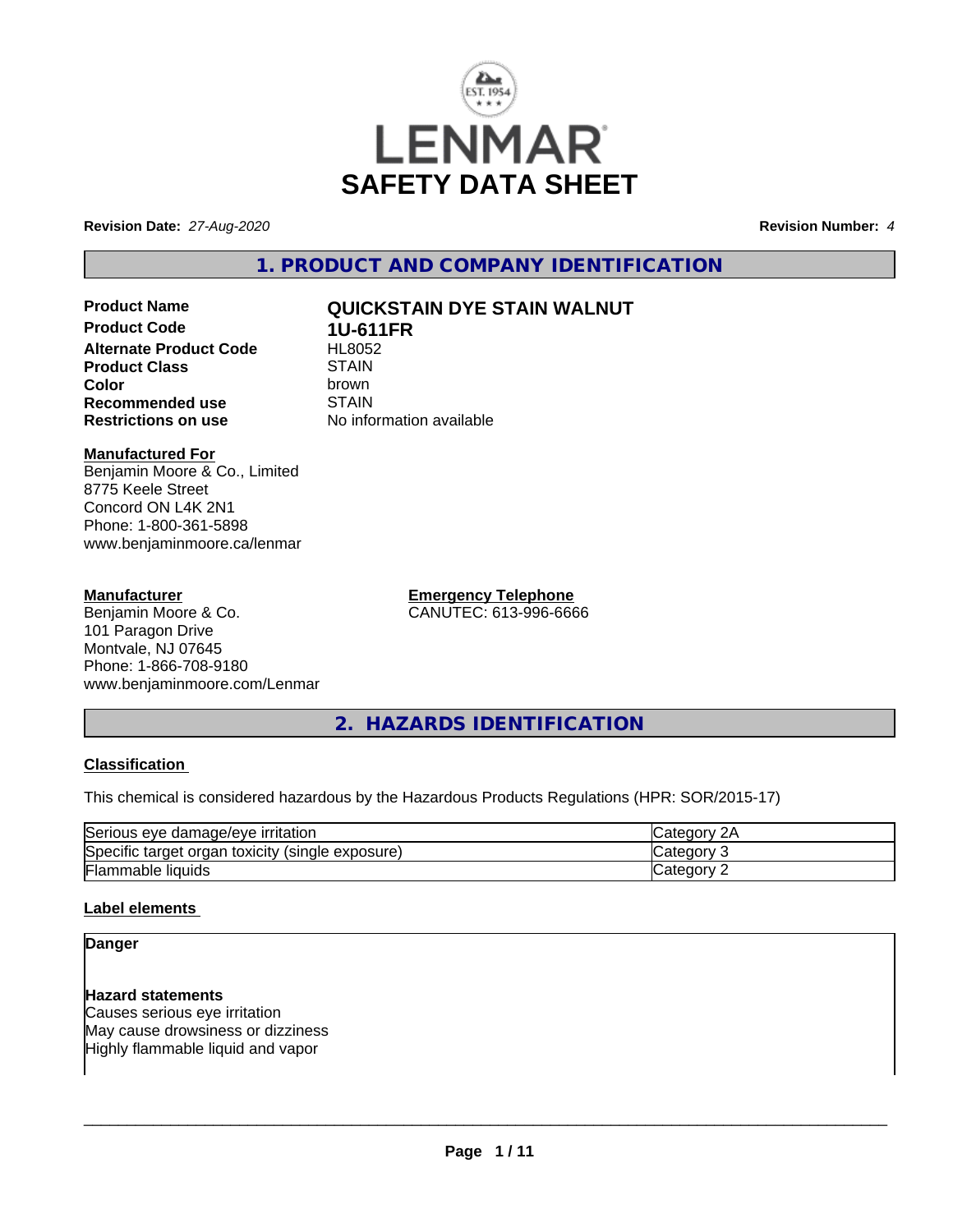

# **Precautionary Statements - Prevention**

Wash face, hands and any exposed skin thoroughly after handling

Avoid breathing dust/fume/gas/mist/vapors/spray

Use only outdoors or in a well-ventilated area

Keep away from heat, hot surfaces, sparks, open flames and other ignition sources. No smoking

Keep container tightly closed

Ground/bond container and receiving equipment

Use explosion-proof electrical/ventilating/lighting/equipment

Use only non-sparking tools

Take precautionary measures against static discharge

Wear protective gloves/protective clothing/eye protection/face protection

Keep cool

# **Eyes**

IF IN EYES: Rinse cautiously with water for several minutes. Remove contact lenses, if present and easy to do. Continue rinsing

If eye irritation persists: Get medical advice/attention

#### **Skin**

IF ON SKIN (or hair): Remove/Take off immediately all contaminated clothing. Rinse skin with water/shower **Inhalation**

IF INHALED: Remove victim to fresh air and keep at rest in a position comfortable for breathing Call a POISON CENTER or doctor/physician if you feel unwell

#### **Fire**

In case of fire: Use CO2, dry chemical, or foam for extinction

# **Precautionary Statements - Storage**

Store in a well-ventilated place. Keep container tightly closed Store locked up

# **Precautionary Statements - Disposal**

Dispose of contents/container to an approved waste disposal plant

# **Other information**

No information available

| <b>Chemical name</b> | <b>CAS No.</b> | Weight-%     | Hazardous Material                            | Date HMIRA filed and |
|----------------------|----------------|--------------|-----------------------------------------------|----------------------|
|                      |                |              | Information Review Act date exemption granted |                      |
|                      |                |              | registry number                               | (if applicable)      |
|                      |                |              | (HMIRA reaistry #)                            |                      |
| Acetone              | 67-64-1        | $60 - 100\%$ |                                               |                      |

# **3. COMPOSITION INFORMATION ON COMPONENTS**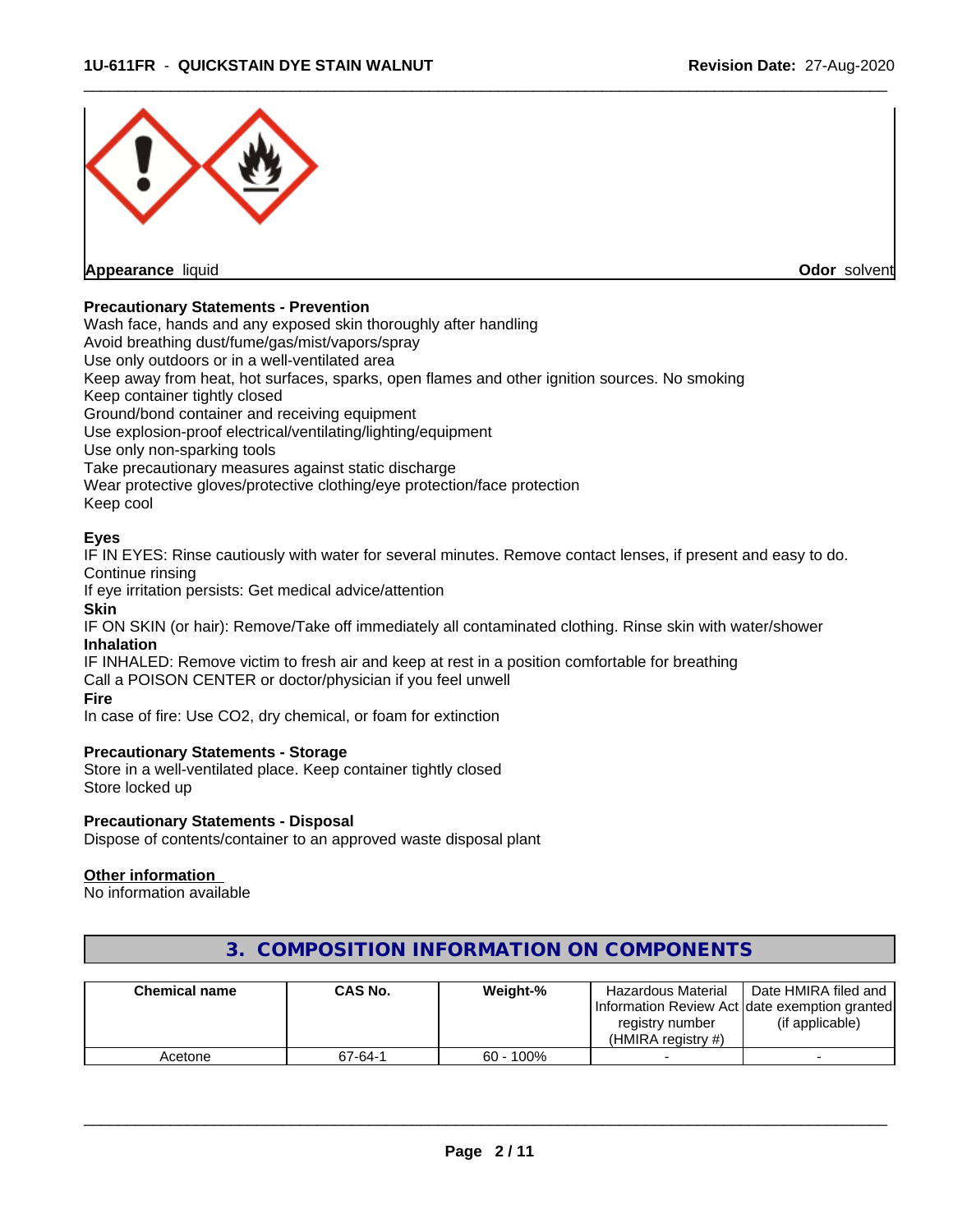# **Confidential Business Information note**

г

\*The exact percentage (concentration) of composition has been withheld as a trade secret

 $\overline{\phantom{a}}$  ,  $\overline{\phantom{a}}$  ,  $\overline{\phantom{a}}$  ,  $\overline{\phantom{a}}$  ,  $\overline{\phantom{a}}$  ,  $\overline{\phantom{a}}$  ,  $\overline{\phantom{a}}$  ,  $\overline{\phantom{a}}$  ,  $\overline{\phantom{a}}$  ,  $\overline{\phantom{a}}$  ,  $\overline{\phantom{a}}$  ,  $\overline{\phantom{a}}$  ,  $\overline{\phantom{a}}$  ,  $\overline{\phantom{a}}$  ,  $\overline{\phantom{a}}$  ,  $\overline{\phantom{a}}$ 

| 4. FIRST AID MEASURES                  |                                                                                                                                                                                                                            |  |  |
|----------------------------------------|----------------------------------------------------------------------------------------------------------------------------------------------------------------------------------------------------------------------------|--|--|
| <b>General Advice</b>                  | If symptoms persist, call a physician. Show this safety data<br>sheet to the doctor in attendance.                                                                                                                         |  |  |
| <b>Eye Contact</b>                     | Immediately flush with plenty of water. After initial flushing,<br>remove any contact lenses and continue flushing for at<br>least 15 minutes. Keep eye wide open while rinsing. If<br>symptoms persist, call a physician. |  |  |
| <b>Skin Contact</b>                    | Wash off immediately with soap and plenty of water<br>removing all contaminated clothes and shoes. If skin<br>irritation persists, call a physician.                                                                       |  |  |
| <b>Inhalation</b>                      | Move to fresh air. If symptoms persist, call a physician.<br>If not breathing, give artificial respiration. Call a physician<br>immediately.                                                                               |  |  |
| Ingestion                              | Clean mouth with water and afterwards drink plenty of<br>water. Do not induce vomiting without medical advice.<br>Never give anything by mouth to an unconscious person.<br>Consult a physician.                           |  |  |
| <b>Protection Of First-Aiders</b>      | Use personal protective equipment.                                                                                                                                                                                         |  |  |
| <b>Most Important Symptoms/Effects</b> | No information available.                                                                                                                                                                                                  |  |  |
| <b>Notes To Physician</b>              | Treat symptomatically.                                                                                                                                                                                                     |  |  |

**5. FIRE-FIGHTING MEASURES**

| <b>Flammable Properties</b>                           | Vapors may travel considerable distance to a source of<br>ignition and flash back. Vapors may cause flash fire.                                                                                                                                                                     |
|-------------------------------------------------------|-------------------------------------------------------------------------------------------------------------------------------------------------------------------------------------------------------------------------------------------------------------------------------------|
| <b>Suitable Extinguishing Media</b>                   | Foam, dry powder or water. Use extinguishing measures<br>that are appropriate to local circumstances and the<br>surrounding environment.                                                                                                                                            |
| Protective equipment and precautions for firefighters | As in any fire, wear self-contained breathing apparatus<br>pressure-demand, MSHA/NIOSH (approved or equivalent)<br>and full protective gear.                                                                                                                                        |
| <b>Hazardous combustion products</b>                  | Burning may result in carbon dioxide, carbon monoxide<br>and other combustion products of varying composition<br>which may be toxic and/or irritating.                                                                                                                              |
| <b>Specific Hazards Arising From The Chemical</b>     | Flammable. Flash back possible over considerable<br>distance. Keep product and empty container away from<br>heat and sources of ignition. Closed containers may<br>rupture if exposed to fire or extreme heat. Thermal<br>decomposition can lead to release of irritating gases and |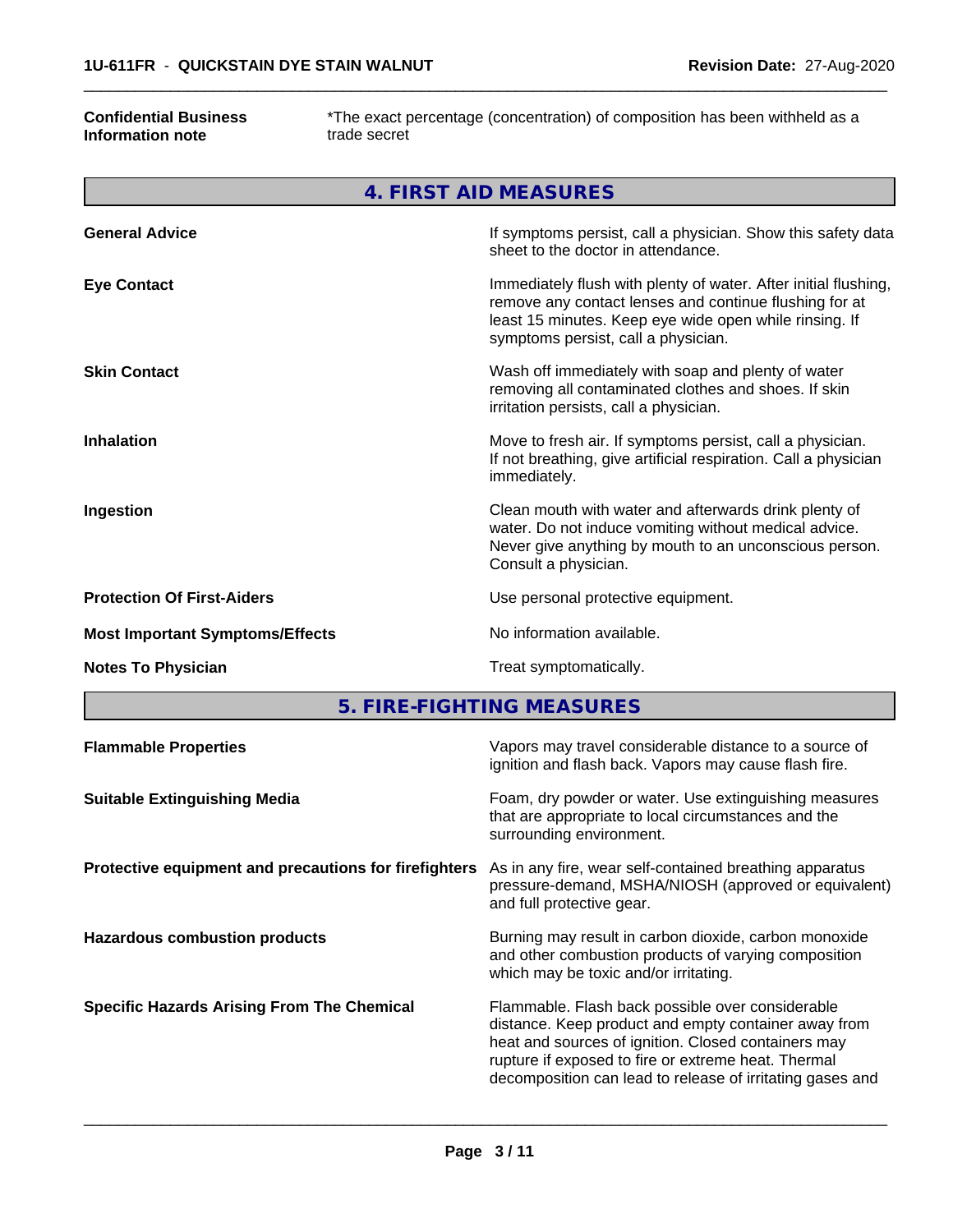|                                                                                  |                 | vapors.                        |                                |
|----------------------------------------------------------------------------------|-----------------|--------------------------------|--------------------------------|
| <b>Sensitivity to mechanical impact</b>                                          |                 | No                             |                                |
| Sensitivity to static discharge                                                  |                 | Yes                            |                                |
| <b>Flash Point Data</b><br>Flash point (°F)<br>Flash Point (°C)<br><b>Method</b> |                 | 3<br>$-16$<br><b>PMCC</b>      |                                |
| <b>Flammability Limits In Air</b>                                                |                 |                                |                                |
| Lower flammability limit:<br><b>Upper flammability limit:</b>                    |                 | Not available<br>Not available |                                |
| <b>NFPA</b><br>Health: 1                                                         | Flammability: 3 | Instability: 0                 | <b>Special: Not Applicable</b> |
| <b>NFPA Legend</b><br>0 - Not Hazardous                                          |                 |                                |                                |

 $\overline{\phantom{a}}$  ,  $\overline{\phantom{a}}$  ,  $\overline{\phantom{a}}$  ,  $\overline{\phantom{a}}$  ,  $\overline{\phantom{a}}$  ,  $\overline{\phantom{a}}$  ,  $\overline{\phantom{a}}$  ,  $\overline{\phantom{a}}$  ,  $\overline{\phantom{a}}$  ,  $\overline{\phantom{a}}$  ,  $\overline{\phantom{a}}$  ,  $\overline{\phantom{a}}$  ,  $\overline{\phantom{a}}$  ,  $\overline{\phantom{a}}$  ,  $\overline{\phantom{a}}$  ,  $\overline{\phantom{a}}$ 

- 1 Slightly
- 2 Moderate
- 3 High
- 
- 4 Severe

*The ratings assigned are only suggested ratings, the contractor/employer has ultimate responsibilities for NFPA ratings where this system is used.*

*Additional information regarding the NFPA rating system is available from the National Fire Protection Agency (NFPA) at www.nfpa.org.*

# **6. ACCIDENTAL RELEASE MEASURES**

| <b>Personal Precautions</b>      | Remove all sources of ignition. Take precautions to<br>prevent flashback. Ground and bond all containers and<br>handling equipment. Take precautionary measures against<br>static discharges. Ensure adequate ventilation. Avoid<br>contact with skin, eyes and clothing. Use personal<br>protective equipment.  |
|----------------------------------|------------------------------------------------------------------------------------------------------------------------------------------------------------------------------------------------------------------------------------------------------------------------------------------------------------------|
| <b>Other Information</b>         | Prevent further leakage or spillage if safe to do so. Do not<br>allow material to contaminate ground water system.<br>Prevent product from entering drains. Do not flush into<br>surface water or sanitary sewer system. Local authorities<br>should be advised if significant spillages cannot be<br>contained. |
| <b>Environmental precautions</b> | See Section 12 for additional Ecological Information.                                                                                                                                                                                                                                                            |
| <b>Methods for Cleaning Up</b>   | Dam up. Soak up with inert absorbent material. Use a<br>non-sparking or explosion proof means to transfer material<br>to a sealed, appropriate container for disposal. Clean<br>contaminated surface thoroughly.                                                                                                 |

**7. HANDLING AND STORAGE**

Handling **Handling Handling Avoid contact with skin, eyes and clothing. Wear personal**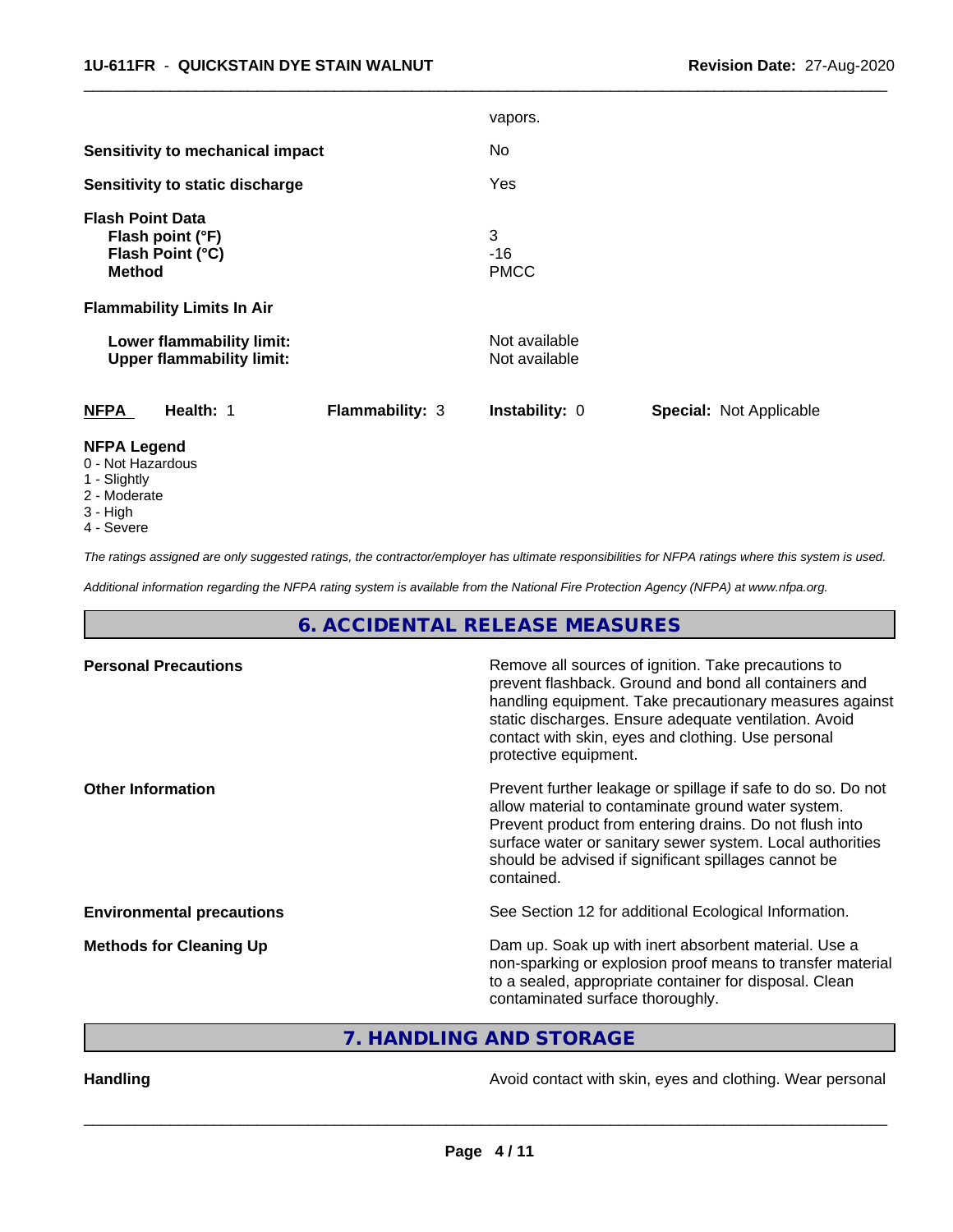protective equipment. Do not breathe vapors or spray mist. Use only in ventilated areas. Prevent vapor build-up by providing adequate ventilation during and after use.

 $\overline{\phantom{a}}$  ,  $\overline{\phantom{a}}$  ,  $\overline{\phantom{a}}$  ,  $\overline{\phantom{a}}$  ,  $\overline{\phantom{a}}$  ,  $\overline{\phantom{a}}$  ,  $\overline{\phantom{a}}$  ,  $\overline{\phantom{a}}$  ,  $\overline{\phantom{a}}$  ,  $\overline{\phantom{a}}$  ,  $\overline{\phantom{a}}$  ,  $\overline{\phantom{a}}$  ,  $\overline{\phantom{a}}$  ,  $\overline{\phantom{a}}$  ,  $\overline{\phantom{a}}$  ,  $\overline{\phantom{a}}$ 

Take precautionary measures against static discharges. To avoid ignition of vapors by static electricity discharge, all metal parts of the equipment must be grounded. Keep away from heat, sparks and flame. Do not smoke. Extinguish all flames and pilot lights, and turn off stoves, heaters, electric motors and other sources of ignition during use and until all vapors are gone. Ignition and/or flash back may occur.

**Storage Keep containers tightly closed in a dry, cool and get a dry and structure in a dry and structure in a dry and structure in a dry and structure in a dry and structure in a dry and structure in a dry and structure** well-ventilated place. Keep away from heat. Keep away from open flames, hot surfaces and sources of ignition. Keep in properly labeled containers. Keep out of the reach of children.

**Incompatible Materials Incompatible with strong acids and bases and strong** oxidizing agents.

# **8. EXPOSURE CONTROLS/PERSONAL PROTECTION**

# **Exposure Limits**

| 500 ppm - TWA<br>250 ppm - TWA<br>250 ppm - TWA<br>STEL: 500 ppm<br>500 ppm - TWAEV<br>Acetone<br>1200 mg/m <sup>3</sup> - TWA<br>500 ppm - STEL<br>500 ppm - STEL<br>TWA: 250 ppm<br>1000 ppm - $STEV$<br>750 ppm - STEL<br>$2380$ mg/m <sup>3</sup> - STEV<br>1800 ma/m $3$ - STEL | Chemical name | <b>ACGIH TLV</b> | Alberta | <b>British Columbia</b> | Ontario | Quebec                        |
|--------------------------------------------------------------------------------------------------------------------------------------------------------------------------------------------------------------------------------------------------------------------------------------|---------------|------------------|---------|-------------------------|---------|-------------------------------|
|                                                                                                                                                                                                                                                                                      |               |                  |         |                         |         | $1190 \text{ mg/m}^3$ - TWAEV |

#### **Legend**

ACGIH - American Conference of Governmental Industrial Hygienists

Alberta - Alberta Occupational Exposure Limits

British Columbia - British Columbia Occupational Exposure Limits

Ontario - Ontario Occupational Exposure Limits

Quebec - Quebec Occupational Exposure Limits

N/E - Not established

# **Personal Protective Equipment**

**Engineering Measures Ensure** Ensure adequate ventilation, especially in confined areas.

**Eye/Face Protection** Safety glasses with side-shields. If splashes are likely to occur, wear: Tightly fitting safety goggles **Skin Protection Protection Protective gloves and impervious clothing. Respiratory Protection Number 1** (Use only with adequate ventilation. In operations where exposure limits are exceeded, use a NIOSH approved respirator that has been selected by a technically qualified person for the specific work conditions. When spraying the product or applying in confined areas, wear a NIOSH approved respirator specified for paint spray or organic vapors.

**Hygiene Measures Avoid contact with skin, eyes and clothing. Remove and Avoid contact with skin, eyes and clothing. Remove and Avoid contact with skin, eyes and clothing. Remove and** wash contaminated clothing before re-use. Wash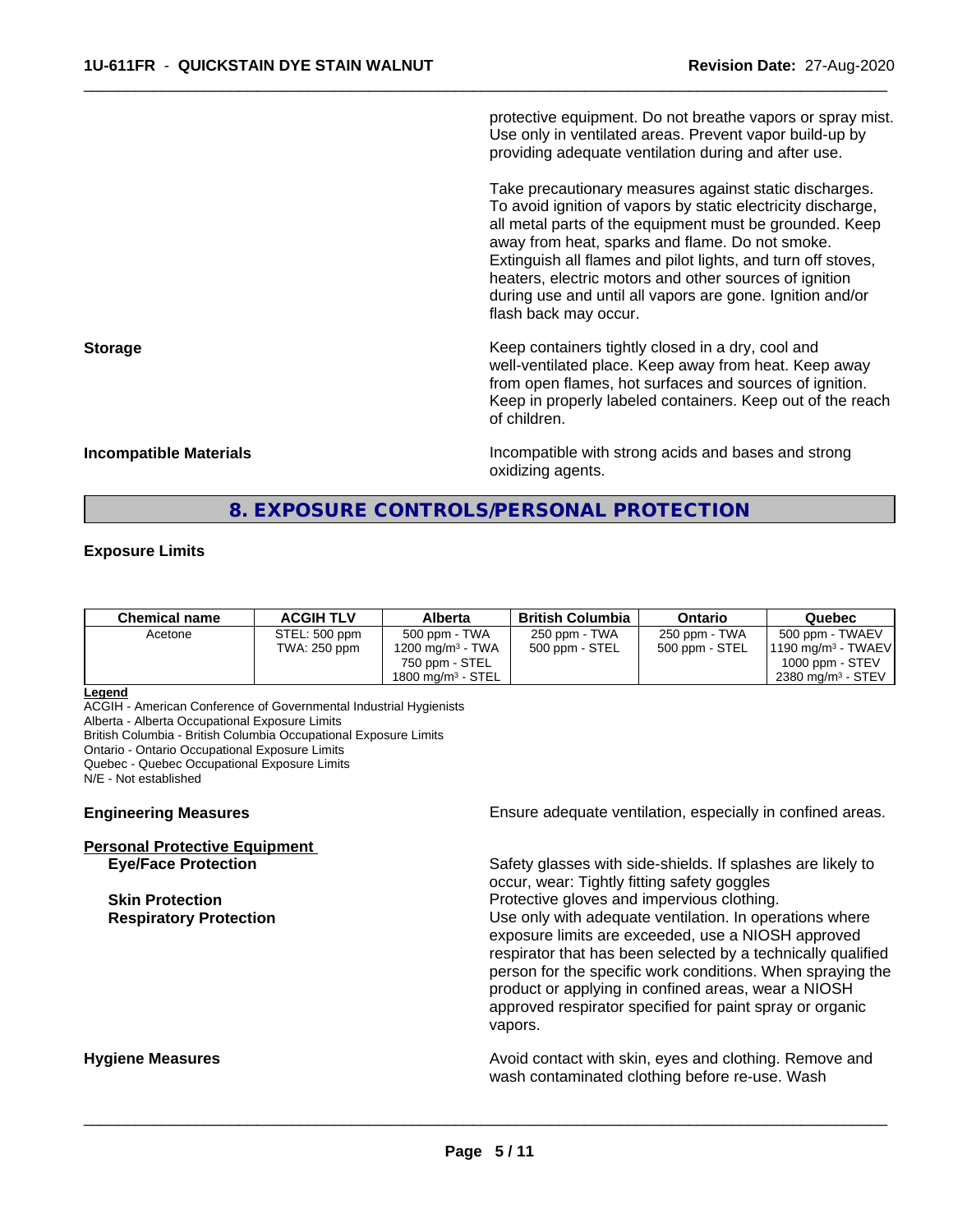**Specific Gravity**<br>pH

**Vol. % Solids** 

**Appearance** liquid and liquid liquid and liquid solvent

**Wt. % Solids** 0 - 10<br> **Vol. % Solids** 0 - 10

**Wt. % Volatiles** 90 - 100

**Density (lbs/gal)** 6.6 - 6.7<br> **Specific Gravity** 6.79 - 0.81

**Odor** solvent **Odor Threshold** No information available

**pH**<br>
Viscosity (cps) The Contract of the Contract of the Viscosity (cps) and Viscosity (cps) **Viscosity (cps)** No information available<br> **Solubility(ies)** No information available<br>
No information available

**Water solubility**<br> **Evaporation Rate**<br> **Evaporation Rate**<br> **Evaporation Rate**<br> **Evaporation Rate Evaporation Rate Evaporation Rate** No information available<br> **Vapor pressure** No information available

**Vapor density**<br> **Vapor density**<br> **With % Solids**<br>
With % Solids<br>  $0 - 10$ 

| <b>Vol. % Volatiles</b>                                    | $90 - 100$                                               |  |  |
|------------------------------------------------------------|----------------------------------------------------------|--|--|
| <b>VOC Regulatory Limit (g/L)</b>                          | 0                                                        |  |  |
| <b>Boiling Point (°F)</b>                                  | 136                                                      |  |  |
| <b>Boiling Point (°C)</b>                                  | 58                                                       |  |  |
| Freezing point (°F)                                        | No information available                                 |  |  |
| <b>Freezing Point (°C)</b>                                 | No information available                                 |  |  |
| Flash point (°F)                                           | 3                                                        |  |  |
| Flash Point (°C)                                           | $-16$                                                    |  |  |
| <b>Method</b>                                              | <b>PMCC</b>                                              |  |  |
| <b>Flammability (solid, gas)</b>                           | Not applicable                                           |  |  |
| <b>Upper flammability limit:</b>                           | Not applicable                                           |  |  |
| Lower flammability limit:                                  | Not applicable                                           |  |  |
| <b>Autoignition Temperature (°F)</b>                       | No information available                                 |  |  |
| <b>Autoignition Temperature (°C)</b>                       | No information available                                 |  |  |
| Decomposition Temperature (°F)                             | No information available                                 |  |  |
| Decomposition Temperature (°C)<br>No information available |                                                          |  |  |
| <b>Partition coefficient</b><br>No information available   |                                                          |  |  |
|                                                            |                                                          |  |  |
|                                                            |                                                          |  |  |
|                                                            | <b>10. STABILITY AND REACTIVITY</b>                      |  |  |
| <b>Reactivity</b>                                          | Not Applicable                                           |  |  |
| <b>Chemical Stability</b>                                  | Stable under normal conditions. Hazardous polymerisation |  |  |
|                                                            | does not occur.                                          |  |  |
| <b>Conditions to avoid</b>                                 | Keep away from open flames, hot surfaces, static         |  |  |
|                                                            | electricity and sources of ignition. Sparks. Elevated    |  |  |
|                                                            | temperature.                                             |  |  |
| <b>Incompatible Materials</b>                              | Incompatible with strong acids and bases and strong      |  |  |
|                                                            | oxidizing agents.                                        |  |  |
| <b>Hazardous Decomposition Products</b>                    | Thermal decomposition can lead to release of irritating  |  |  |

thoroughly after handling.

**No information available** 

**No information available** 

 $\overline{\phantom{a}}$  ,  $\overline{\phantom{a}}$  ,  $\overline{\phantom{a}}$  ,  $\overline{\phantom{a}}$  ,  $\overline{\phantom{a}}$  ,  $\overline{\phantom{a}}$  ,  $\overline{\phantom{a}}$  ,  $\overline{\phantom{a}}$  ,  $\overline{\phantom{a}}$  ,  $\overline{\phantom{a}}$  ,  $\overline{\phantom{a}}$  ,  $\overline{\phantom{a}}$  ,  $\overline{\phantom{a}}$  ,  $\overline{\phantom{a}}$  ,  $\overline{\phantom{a}}$  ,  $\overline{\phantom{a}}$ 

**9. PHYSICAL AND CHEMICAL PROPERTIES**

gases and vapors.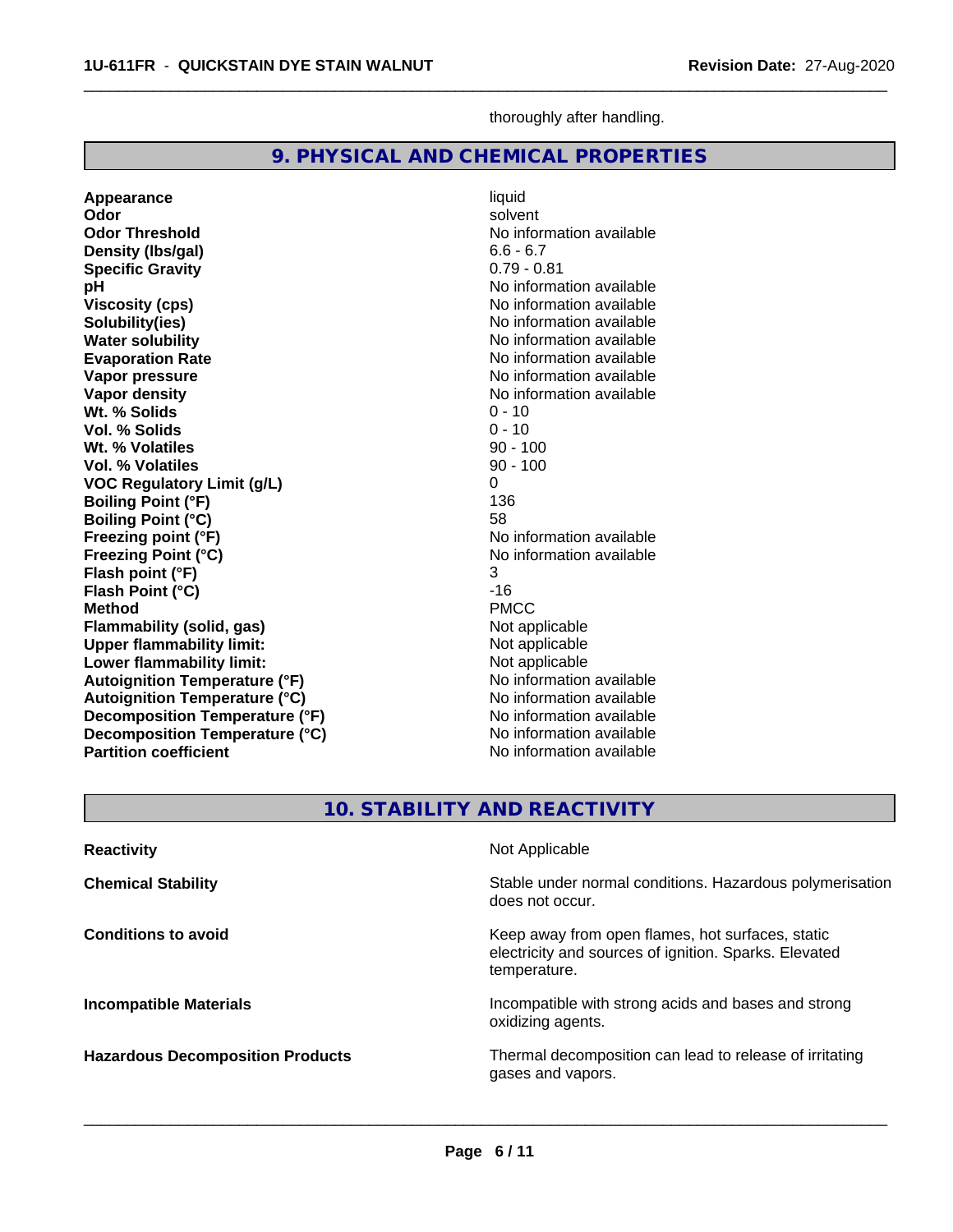| <b>Possibility of hazardous reactions</b>                                    | None under normal conditions of use.                                                                                                                                                                                                                                                       |
|------------------------------------------------------------------------------|--------------------------------------------------------------------------------------------------------------------------------------------------------------------------------------------------------------------------------------------------------------------------------------------|
|                                                                              | 11. TOXICOLOGICAL INFORMATION                                                                                                                                                                                                                                                              |
| <b>Product Information</b><br>Information on likely routes of exposure       |                                                                                                                                                                                                                                                                                            |
| <b>Principal Routes of Exposure</b>                                          | Eye contact, skin contact and inhalation.                                                                                                                                                                                                                                                  |
| <b>Acute Toxicity</b><br><b>Product Information</b>                          | Repeated or prolonged exposure to organic solvents may<br>lead to permanent brain and nervous system damage.<br>Intentional misuse by deliberately concentrating and<br>inhaling vapors may be harmful or fatal.                                                                           |
| Symptoms related to the physical, chemical and toxicological characteristics |                                                                                                                                                                                                                                                                                            |
| <b>Symptoms</b>                                                              | No information available                                                                                                                                                                                                                                                                   |
|                                                                              | Delayed and immediate effects as well as chronic effects from short and long-term exposure                                                                                                                                                                                                 |
| Eye contact<br><b>Skin contact</b>                                           | Contact with eyes may cause irritation.<br>May cause skin irritation and/or dermatitis. Prolonged skin                                                                                                                                                                                     |
| <b>Inhalation</b>                                                            | contact may defat the skin and produce dermatitis.<br>Harmful by inhalation. High vapor / aerosol concentrations<br>are irritating to the eyes, nose, throat and lungs and may<br>cause headaches, dizziness, drowsiness,<br>unconsciousness, and other central nervous system<br>effects. |
| Ingestion                                                                    | Harmful if swallowed. Ingestion may cause irritation to<br>mucous membranes. Small amounts of this product<br>aspirated into the respiratory system during ingestion or<br>vomiting may cause mild to severe pulmonary injury,<br>possibly progressing to death.                           |
| <b>Sensitization</b>                                                         | No information available.                                                                                                                                                                                                                                                                  |
| <b>Neurological Effects</b>                                                  | No information available.                                                                                                                                                                                                                                                                  |
| <b>Mutagenic Effects</b>                                                     | No information available.                                                                                                                                                                                                                                                                  |
| <b>Reproductive Effects</b><br><b>Developmental Effects</b>                  | No information available.<br>No information available.                                                                                                                                                                                                                                     |
| <b>Target organ effects</b>                                                  | No information available.                                                                                                                                                                                                                                                                  |
| <b>STOT - single exposure</b>                                                | May cause disorder and damage to the, Respiratory                                                                                                                                                                                                                                          |
| <b>STOT - repeated exposure</b>                                              | system, Central nervous system.<br>Causes damage to organs through prolonged or repeated<br>exposure if inhaled, May cause disorder and damage to<br>the, liver, kidney, spleen, blood.                                                                                                    |
| <b>Other adverse effects</b><br><b>Aspiration Hazard</b>                     | No information available.<br>May be harmful if swallowed and enters airways. Small<br>amounts of this product aspirated into the respiratory<br>system during ingestion or vomiting may cause mild to<br>severe pulmonary injury, possibly progressing to death.                           |
|                                                                              |                                                                                                                                                                                                                                                                                            |

 $\overline{\phantom{a}}$  ,  $\overline{\phantom{a}}$  ,  $\overline{\phantom{a}}$  ,  $\overline{\phantom{a}}$  ,  $\overline{\phantom{a}}$  ,  $\overline{\phantom{a}}$  ,  $\overline{\phantom{a}}$  ,  $\overline{\phantom{a}}$  ,  $\overline{\phantom{a}}$  ,  $\overline{\phantom{a}}$  ,  $\overline{\phantom{a}}$  ,  $\overline{\phantom{a}}$  ,  $\overline{\phantom{a}}$  ,  $\overline{\phantom{a}}$  ,  $\overline{\phantom{a}}$  ,  $\overline{\phantom{a}}$ 

**Numerical measures of toxicity**

**The following values are calculated based on chapter 3.1 of the GHS document**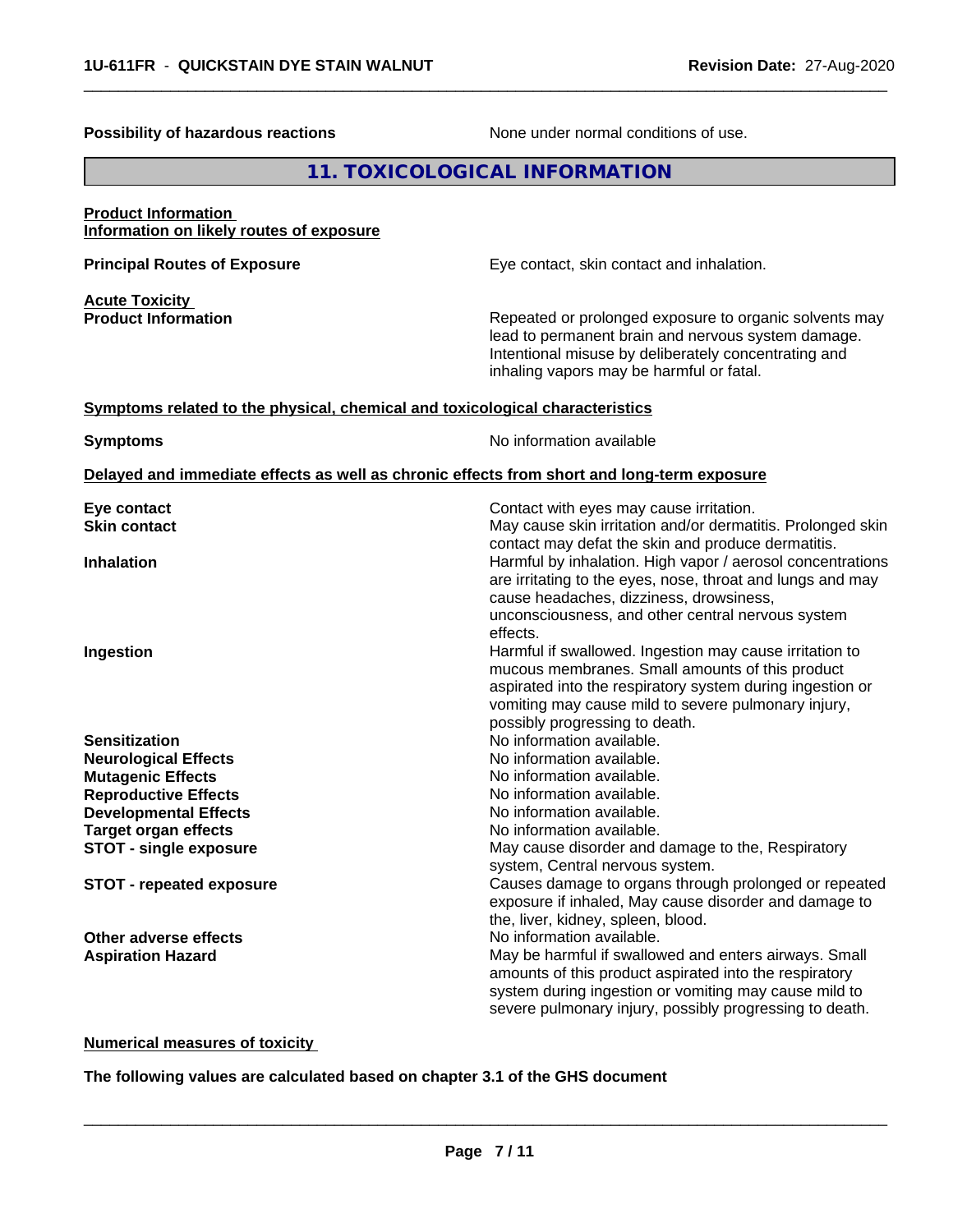| ATEmix (oral)                 | 5894 mg/kg |
|-------------------------------|------------|
| <b>ATEmix (dermal)</b>        | 3049 mg/ka |
| ATEmix (inhalation-dust/mist) | 101.8 mg/L |

#### **Component Information**

| Chemical name | Oral LD50                 | Dermal LD50           | <b>Inhalation LC50</b>                  |
|---------------|---------------------------|-----------------------|-----------------------------------------|
| Acetone       | Rat<br>$=$ 5800 mg/kg $'$ | Rabbit<br>15700 mg/kg | (Rat)8 h<br>$= 50100$ mg/m <sup>3</sup> |
| 67-64-1       |                           |                       |                                         |

 $\overline{\phantom{a}}$  ,  $\overline{\phantom{a}}$  ,  $\overline{\phantom{a}}$  ,  $\overline{\phantom{a}}$  ,  $\overline{\phantom{a}}$  ,  $\overline{\phantom{a}}$  ,  $\overline{\phantom{a}}$  ,  $\overline{\phantom{a}}$  ,  $\overline{\phantom{a}}$  ,  $\overline{\phantom{a}}$  ,  $\overline{\phantom{a}}$  ,  $\overline{\phantom{a}}$  ,  $\overline{\phantom{a}}$  ,  $\overline{\phantom{a}}$  ,  $\overline{\phantom{a}}$  ,  $\overline{\phantom{a}}$ 

# **Chronic Toxicity**

# **Carcinogenicity**

*There are no known carcinogenic chemicals in this product above reportable levels.*

**12. ECOLOGICAL INFORMATION**

# **Ecotoxicity Effects**

The environmental impact of this product has not been fully investigated.

# **Product Information**

# **Acute Toxicity to Fish**

No information available

# **Acute Toxicity to Aquatic Invertebrates**

No information available

# **Acute Toxicity to Aquatic Plants**

No information available

# **Persistence / Degradability**

No information available.

#### **Bioaccumulation**

There is no data for this product.

#### **Mobility in Environmental Media**

No information available.

# **Ozone**

No information available

# **Component Information**

# **Acute Toxicity to Fish**

Acetone \_\_\_\_\_\_\_\_\_\_\_\_\_\_\_\_\_\_\_\_\_\_\_\_\_\_\_\_\_\_\_\_\_\_\_\_\_\_\_\_\_\_\_\_\_\_\_\_\_\_\_\_\_\_\_\_\_\_\_\_\_\_\_\_\_\_\_\_\_\_\_\_\_\_\_\_\_\_\_\_\_\_\_\_\_\_\_\_\_\_\_\_\_ LC50: 8300 (Bluegill - 96 hr.) mg/L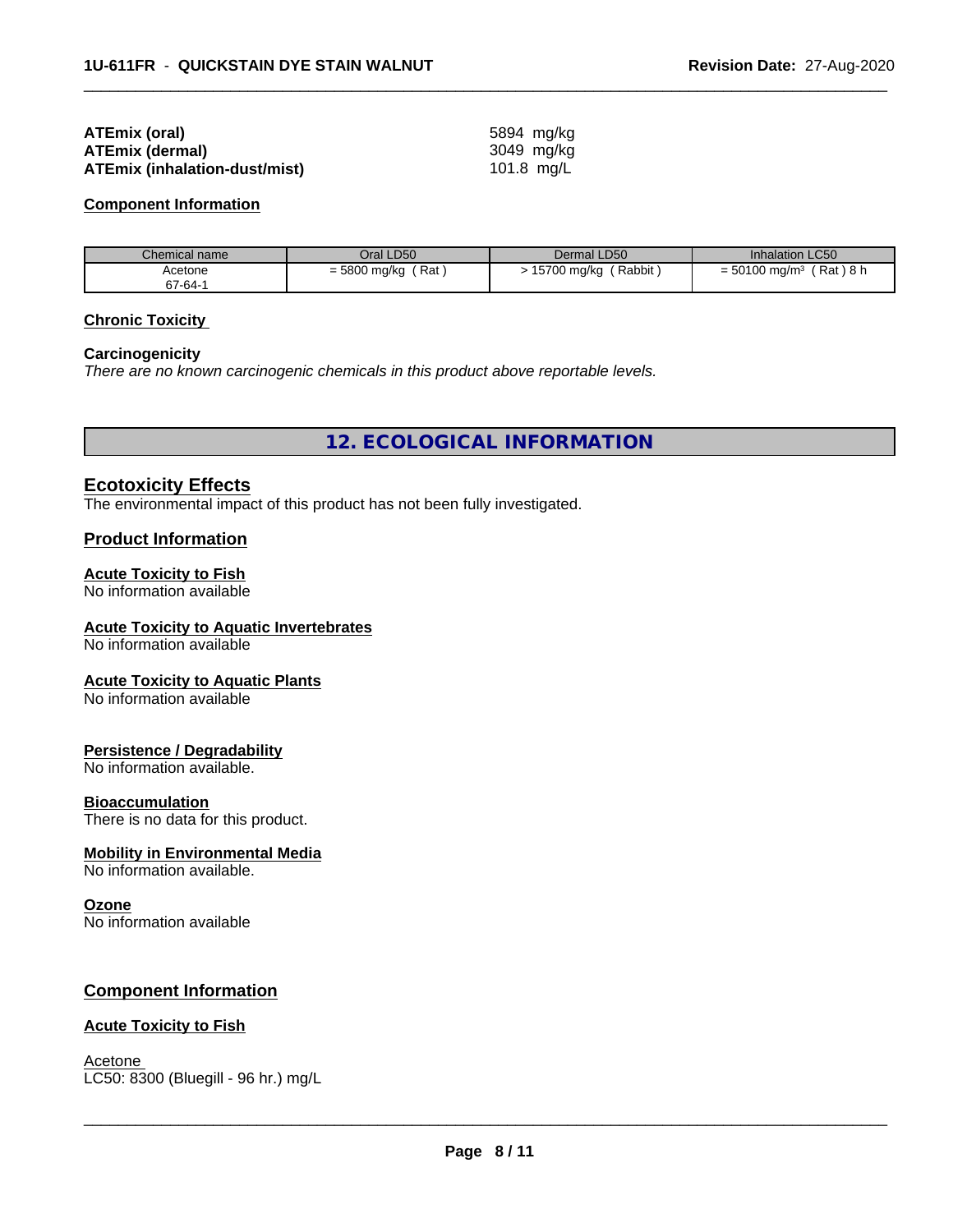### **Acute Toxicity to Aquatic Invertebrates**

# Acetone

EC50: 12600 mg/L (Daphnia magna - 48 hr.)

# **Acute Toxicity to Aquatic Plants**

No information available

**13. DISPOSAL CONSIDERATIONS**

**Waste Disposal Method** Mateur Dispose of in accordance with federal, state, provincial, and local regulations. Local requirements may vary, consult your sanitation department or state-designated environmental protection agency for more disposal options.

**Empty Container Warning <b>Emptied** Containers may retain product residue. Follow label warnings even after container is emptied. Residual vapors may explode on ignition.

# **14. TRANSPORT INFORMATION**

# **TDG**

**Proper Shipping Name** PAINT **Hazard class** 3 **UN-No.** UN1263 **Packing Group Case 20 April 2018 11 April 2019 11 April 2019 11 April 2019 11 April 2019 11 April 2019 11 April 2019 Description** UN1263, PAINT, 3, II

 $\overline{\phantom{a}}$  ,  $\overline{\phantom{a}}$  ,  $\overline{\phantom{a}}$  ,  $\overline{\phantom{a}}$  ,  $\overline{\phantom{a}}$  ,  $\overline{\phantom{a}}$  ,  $\overline{\phantom{a}}$  ,  $\overline{\phantom{a}}$  ,  $\overline{\phantom{a}}$  ,  $\overline{\phantom{a}}$  ,  $\overline{\phantom{a}}$  ,  $\overline{\phantom{a}}$  ,  $\overline{\phantom{a}}$  ,  $\overline{\phantom{a}}$  ,  $\overline{\phantom{a}}$  ,  $\overline{\phantom{a}}$ 

**ICAO / IATA ICAO / IATA Contact the preparer for further information.** 

**IMDG / IMO IMO Contact the preparer for further information.** 

# **15. REGULATORY INFORMATION**

# **International Inventories**

**TSCA: United States** Yes - All components are listed or exempt. **DSL: Canada** No - Not all of the components are listed. One or more component is listed on NDSL.

# **National Pollutant Release Inventory (NPRI)**

# **NPRI Parts 1- 4**

This product contains the following Parts 1-4 NPRI chemicals: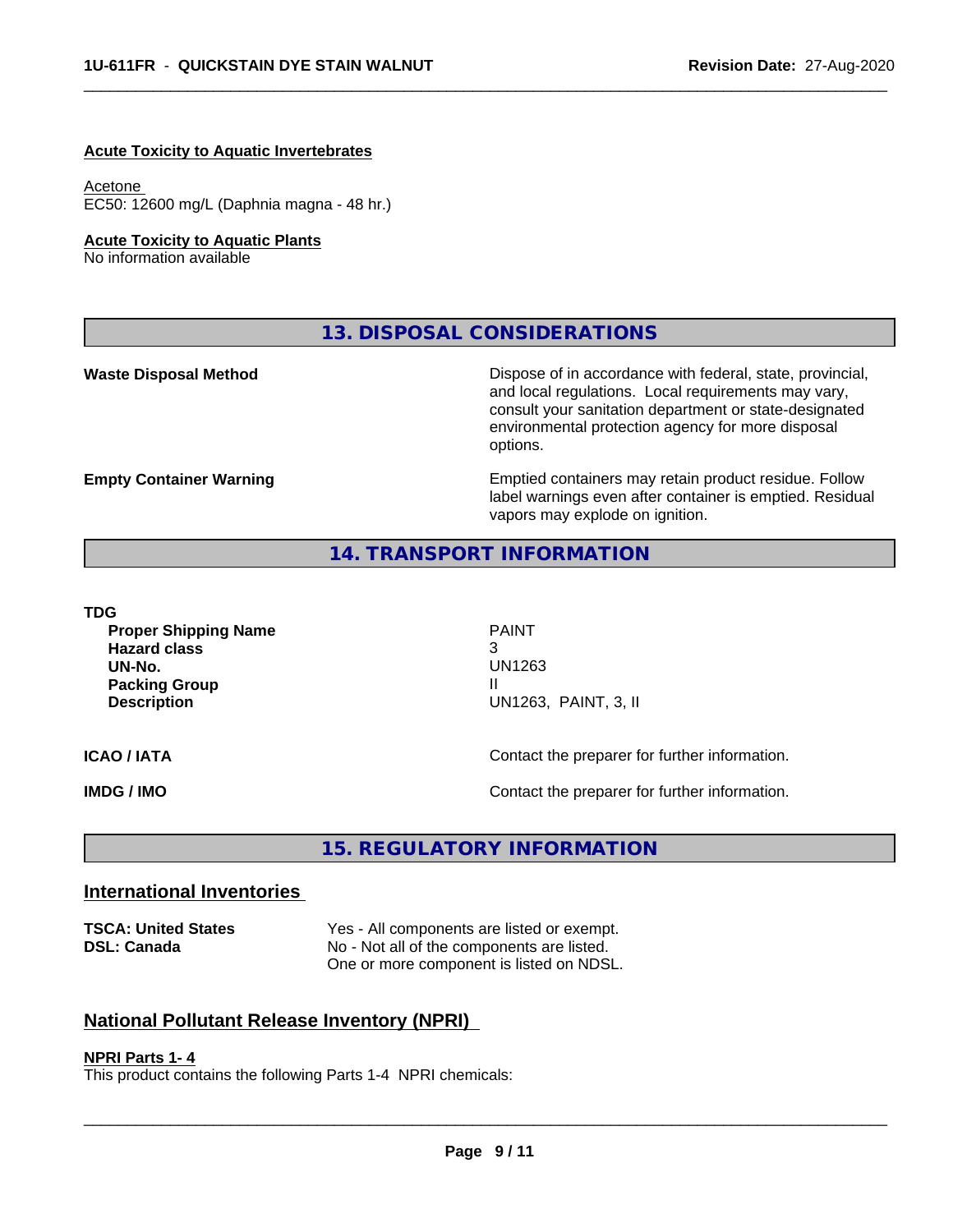# *None*

# **NPRI Part 5**

This product contains the following NPRI Part 5 Chemicals:

*None*

# **WHMIS Regulatory Status**

This product has been classified in accordance with the hazard criteria of the Hazardous Products Regulations (HPR) and the SDS contains all the information required by the HPR.

 $\overline{\phantom{a}}$  ,  $\overline{\phantom{a}}$  ,  $\overline{\phantom{a}}$  ,  $\overline{\phantom{a}}$  ,  $\overline{\phantom{a}}$  ,  $\overline{\phantom{a}}$  ,  $\overline{\phantom{a}}$  ,  $\overline{\phantom{a}}$  ,  $\overline{\phantom{a}}$  ,  $\overline{\phantom{a}}$  ,  $\overline{\phantom{a}}$  ,  $\overline{\phantom{a}}$  ,  $\overline{\phantom{a}}$  ,  $\overline{\phantom{a}}$  ,  $\overline{\phantom{a}}$  ,  $\overline{\phantom{a}}$ 

| <b>16. OTHER INFORMATION</b>                                                                                                                                                                                                                                                      |           |                        |                      |          |  |  |
|-----------------------------------------------------------------------------------------------------------------------------------------------------------------------------------------------------------------------------------------------------------------------------------|-----------|------------------------|----------------------|----------|--|--|
| HMIS -                                                                                                                                                                                                                                                                            | Health: 1 | <b>Flammability: 3</b> | <b>Reactivity: 0</b> | $PPE: -$ |  |  |
| <b>HMIS Legend</b><br>0 - Minimal Hazard<br>1 - Slight Hazard<br>2 - Moderate Hazard<br>3 - Serious Hazard<br>4 - Severe Hazard<br>* - Chronic Hazard                                                                                                                             |           |                        |                      |          |  |  |
| X - Consult your supervisor or S.O.P. for "Special" handling instructions.<br>Note: The PPE rating has intentionally been left blank. Choose appropriate PPE that will protect employees from the hazards the material will<br>present under the actual normal conditions of use. |           |                        |                      |          |  |  |

*Caution: HMISÒ ratings are based on a 0-4 rating scale, with 0 representing minimal hazards or risks, and 4 representing significant hazards or risks. Although HMISÒ ratings are not required on MSDSs under 29 CFR 1910.1200, the preparer, has chosen to provide them. HMISÒ ratings are to be used only in conjunction with a fully implemented HMISÒ program by workers who have received appropriate HMISÒ training. HMISÒ is a registered trade and service mark of the NPCA. HMISÒ materials may be purchased exclusively from J. J. Keller (800) 327-6868.*

 **WARNING!** If you scrape, sand, or remove old paint, you may release lead dust. LEAD IS TOXIC. EXPOSURE TO LEAD DUST CAN CAUSE SERIOUS ILLNESS, SUCH AS BRAIN DAMAGE, ESPECIALLY IN CHILDREN. PREGNANT WOMEN SHOULD ALSO AVOID EXPOSURE.Wear a NIOSH approved respirator to control lead exposure. Clean up carefully with a HEPA vacuum and a wet mop. Before you start, find out how to protect yourself and your family by logging onto Health Canada at

http://www.hc-sc.gc.ca/ewh-semt/contaminants/lead-plomb/asked\_questions-questions\_posees-eng.php.

| <b>Prepared By</b>                                  | <b>Product Stewardship Department</b><br>Benjamin Moore & Co.<br>101 Paragon Drive<br>Montvale, NJ 07645<br>800-225-5554 |  |
|-----------------------------------------------------|--------------------------------------------------------------------------------------------------------------------------|--|
| <b>Revision Date:</b><br><b>Reason for revision</b> | 27-Aug-2020<br>Not available                                                                                             |  |

#### **Disclaimer**

The information contained herein is presented in good faith and believed to be accurate as of the effective date shown above. This information is furnished without warranty of any kind. Employers should use this information only as a